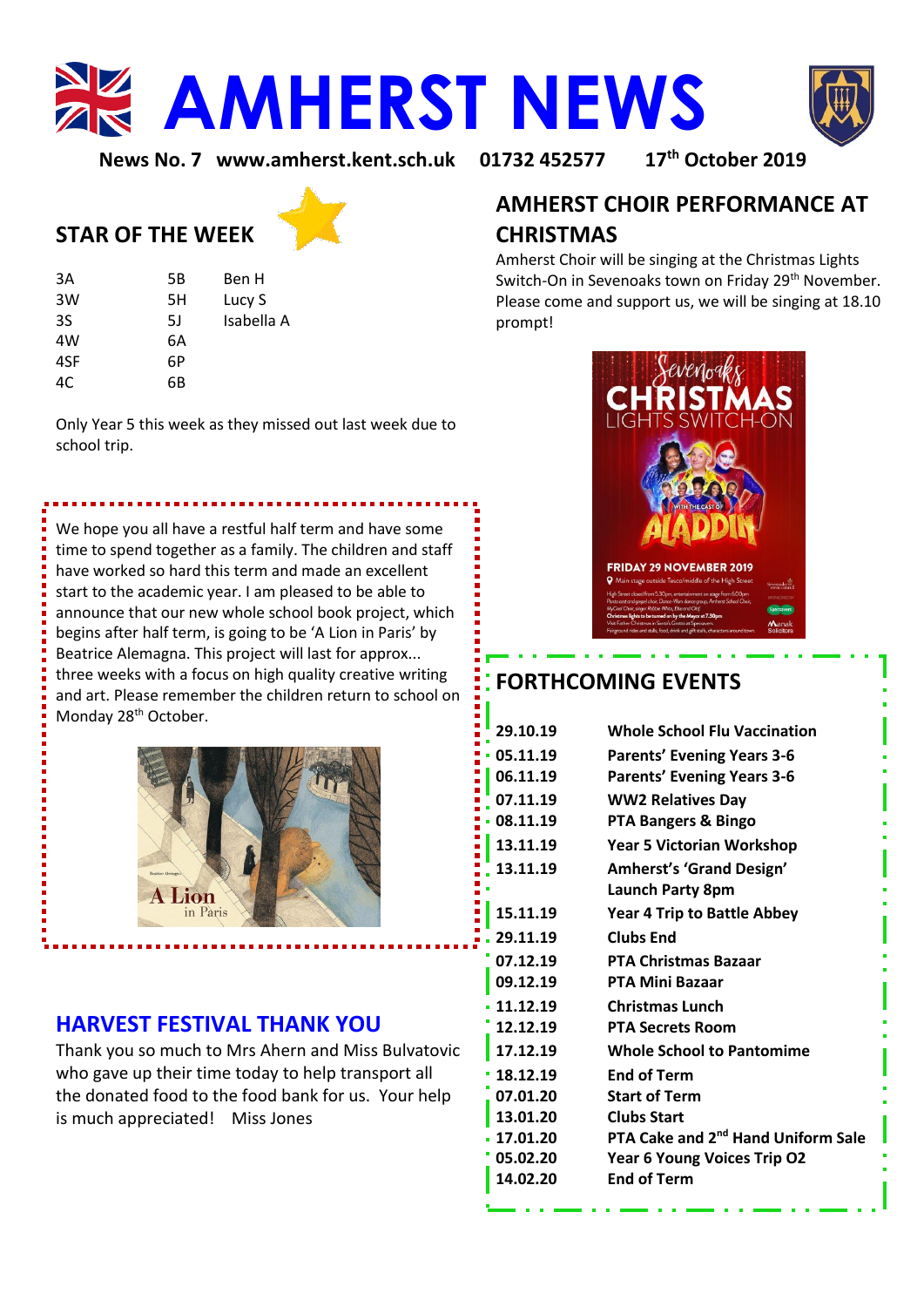### **WINTER MENU**

Please note we will be returning to school on **Week 1** of th e new **WINTER MENU** sent out yesterday. If you would like to make changes to your child's meal pattern, please send and email to office@amherst.kent.sch.uk

### **PARENT VOLUNTEERS IN SCHOOL**

We are looking for parent volunteers to help at the school for the following:

Tuesday - After school Chess 3.35-4.15pm

Thursday - Before school Cross Country 8am

We also need volunteers to help listen to the children read (Years 3-6). If you are able to help, please could you let reception know or email the office

[office@amherst.kent.sch.uk](mailto:office@amherst.kent.sch.uk) Thank you!

Amherst **Grand Design** Launch Party  $\sum_{k=1}^{n} \frac{\lambda_{k}}{\lambda_{k}}$ 

Fireworks Night 2nd November **Ticket booking deadline 30th October**



# **SPORT**

### **Sevenoaks and District Aqua Splash Swimming Gala**

On Tuesday 15th October, 12 children from Year 3 and 4 participated in the Sevenoaks and District swimming gala at Sevenoaks School.

Each child swam in an individual race and in a team relay race. All of the swimmers were incredible and displayed amazing speed and determination. Many of the children achieved the position of first, second or third in their individual race and the Year 3 and Year 4 teams both came first in their relay races. As a result of our amazing swimmers, Amherst won the gala overall.

Huge congratulations to Elizabeth O-G, Dane R, Sophie B, Max P, Phoebe M, Lucas T, Zac S, Poppy G, Bronagh M, Connor L, Daniel B and Rina N.

Thank you to all the parents for supporting the children.

Mrs Wheeler

# **PTA NEWS**

What a busy start to the school year! We are sure that you are all more than ready for a week off!

There is so much going on at the moment, so thank you to each and every one of you for your support. Here are our upcoming events which you may still need to sign up to/book tickets [\(www.pta-events.co.uk/amherstpta\)](http://www.pta-events.co.uk/amherstpta):

Amherst's Grand Design Launch Event 13<sup>th</sup> November: **RSVP Deadline 29th October**

### Bangers & Bingo 8th November

**Ticket booking deadline 1st November (1/3 of tickets already sold)**



That's all from us this week – have a wonderful and restful half term and we will catch you in a couple of weeks when it will be time to get your festive pants on!!!!!!  $\odot$ 

### Dates for your diary:

29<sup>th</sup> October : Amherst's Grand Design Project launch party RSVP Deadline 30<sup>th</sup> October: Fireworks tickets purchase deadline 1<sup>st</sup> November: Bangers & Bingo tickets purchase deadline 8th November : Bangers and Bingo night 13<sup>th</sup> November: Amherst's Grand Design Project launch party 7th December: Christmas Bazaar 9 th December: Mini Bazaar 11<sup>th</sup> December: Christmas Lunch (adjusted date) Follow us on social media: **@EventsPTA @** @amherstptaevents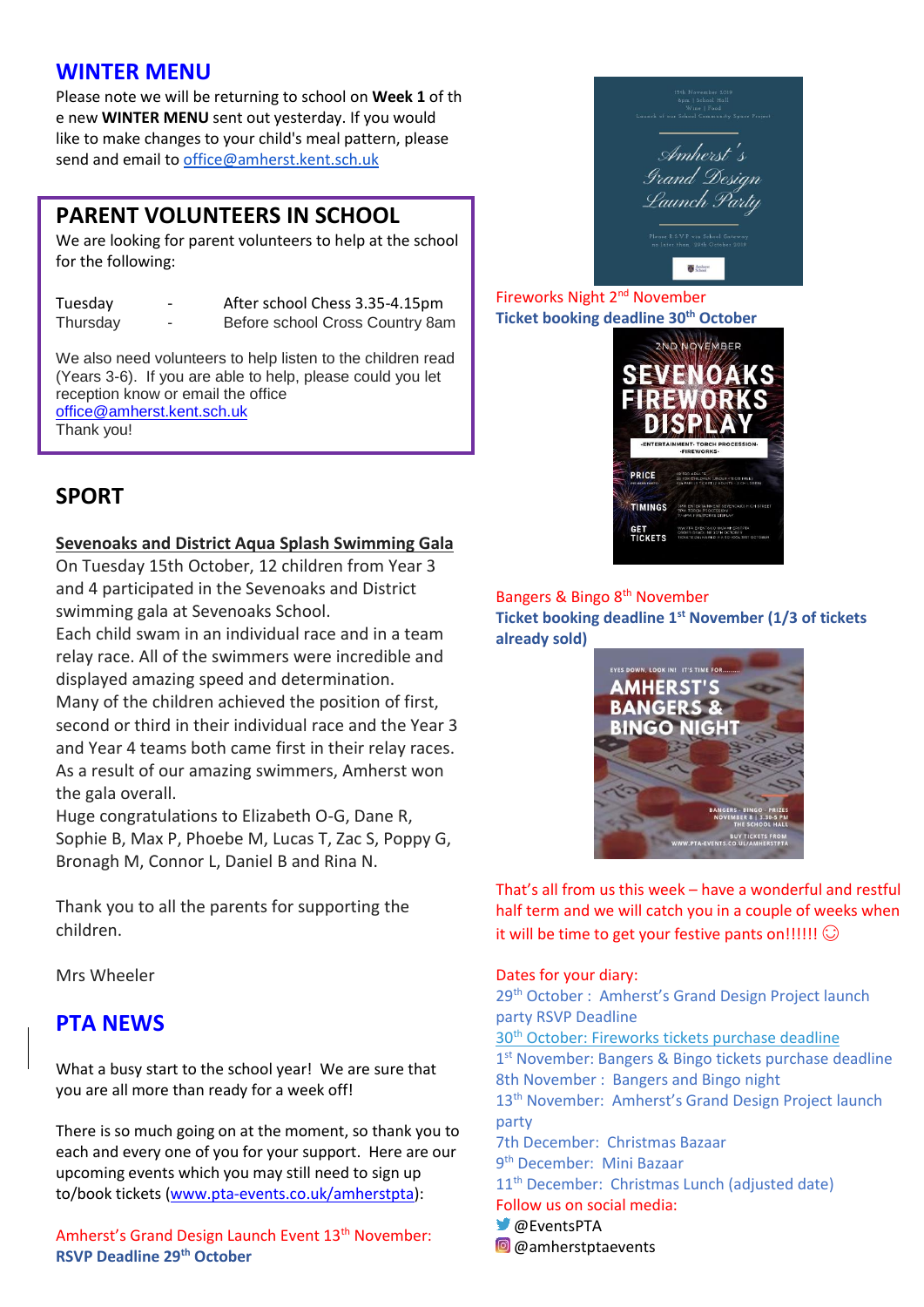### **ABSENCE FROM SCHOOL**

Please could any requests for absence from school for **Medical** or **Secondary School** visits be emailed through to the office address. We will then forward these to the teachers. Please do not send notes to school in your child's bag. **Holiday Absence** requests should be submitted via the 'absence request form' on the school website (under parents section.

# **SCHOOL VACANCIES**

We currently have the following vacancy at Amherst School. Please follow the link to the Kent Teach website:

Crossing Patrol: [https://www.kent](https://www.kent-teach.com/Recruitment/Vacancy/VacancyDetails.aspx?VacancyId=74755)[teach.com/Recruitment/Vacancy/VacancyDetails.aspx?Va](https://www.kent-teach.com/Recruitment/Vacancy/VacancyDetails.aspx?VacancyId=74755) [cancyId=74755](https://www.kent-teach.com/Recruitment/Vacancy/VacancyDetails.aspx?VacancyId=74755)

Teaching Assistant: [https://www.kent](https://www.kent-teach.com/Recruitment/Vacancy/VacancyDetails.aspx?VacancyId=75262)[teach.com/Recruitment/Vacancy/VacancyDetails.aspx?Va](https://www.kent-teach.com/Recruitment/Vacancy/VacancyDetails.aspx?VacancyId=75262) [cancyId=75262](https://www.kent-teach.com/Recruitment/Vacancy/VacancyDetails.aspx?VacancyId=75262)

Midday Supervisor: [https://www.kent](https://www.kent-teach.com/Recruitment/Vacancy/VacancyDetails.aspx?VacancyId=75473)[teach.com/Recruitment/Vacancy/VacancyDetails.aspx?](https://www.kent-teach.com/Recruitment/Vacancy/VacancyDetails.aspx?VacancyId=75473) [VacancyId=75473](https://www.kent-teach.com/Recruitment/Vacancy/VacancyDetails.aspx?VacancyId=75473)

# **SECONDARY SCHOOL - Open Days**

If you intend to take your child to Secondary School open days during school time, **please ensure that you email the school office, giving plenty of notice. The office will then inform the relevant teacher.** Please see websites for more information and bookings.

Hayesbrook School, Tonbridge – open morning 9am, 18/10. For more info [www.hayesbrook.jent.sch.uk](http://www.hayesbrook.jent.sch.uk/)

Millfield Prep School – open day, 29/02. Please see website for further details [www.millfieldprep.com](http://www.millfieldprep.com/)

Sackville School – open mornings, 8/2, 5/3. Yr 6 taster day 30/10, sixth form evening 31/10. Yr 7 entry assessment 2/11, yr9 pre CE assessment 2/11. Yr5 taster 25/3. For more info please see website www.sackvilleschoolHillview Girls School – open evening 17/10, 5.30-8.30pm. Please check website for further details [www.hillview.kent.sch.uk](http://www.hillview.kent.sch.uk/)

Tonbridge Wells Boys Grammar School - Open Morning – Tues 29/10, 10am – 12pm. Talk by the Headteacher at 10am. [thegrammarschool@twgsboys.kent.sch.uk](mailto:thegrammarschool@twgsboys.kent.sch.uk)

Tonbridge Girls Grammar School – Year 6 open mornings, Mon 28/10 11:00 am to 12:30 pm (Mrs Linda Wybar, Headteacher

speaks at 12 noon). Please see website for more details [admissions@twggs.kent.sch.uk](mailto:admissions@twggs.kent.sch.uk)

### **MUSIC LESSONS**

Music lessons are available for many instruments at Amherst. The tutors currently teaching at Amherst are –

| Clarinet           | Andrew Harper 07912 304 256     |                                                       |  |
|--------------------|---------------------------------|-------------------------------------------------------|--|
|                    | andrewharper44@hotmail.com      |                                                       |  |
| Cello              | Catherine Brooker               |                                                       |  |
|                    | catherinebrooker@ymail.com      |                                                       |  |
| Violin             | Jo Kiely 01732 465743           |                                                       |  |
|                    | joanna.kiely@btinternet.com     |                                                       |  |
| Violin/Viola/Flute | Penny da Silva 07763 204109     |                                                       |  |
|                    | pennydasilva@hotmail.co.uk      |                                                       |  |
|                    |                                 | Flute/Fife/Recorder/Piano Mark Underwood 07985 563063 |  |
|                    | mcunderwood@me.com              |                                                       |  |
| Flute/Recorder     | Philippa Henderson 07525 836419 |                                                       |  |
|                    | philippalhenderson@gmail.com    |                                                       |  |
| Drums              | Billy Cunningham 07751 881706   |                                                       |  |
|                    | billyisondrums@gmail.com        |                                                       |  |
| Guitar             | <b>Tom Murray</b>               |                                                       |  |
|                    | tomrmurray@hotmail.co.uk        |                                                       |  |
| Singing            | Wendy Chown 07785 968647        |                                                       |  |
|                    | wendychown@outlook.com          |                                                       |  |
| Piano              | Connie Brooks 01622691212       |                                                       |  |
|                    | customerservices@kent-music.com |                                                       |  |
| Piano              | Simon Proctor 01622691212       |                                                       |  |
|                    | customerservices@kent-music.com |                                                       |  |
| <b>Brass</b>       | Ian Fasham                      |                                                       |  |
|                    | ian@littleturret.co.uk          |                                                       |  |
| Piano/Oboe         | Sarah Harper 07501 332102       |                                                       |  |
|                    | sarahlucyharper@yahoo.com       |                                                       |  |

Please contact these tutors directly if you are interested in lessons. Please note that any child can only sign up for one instrument lesson during school time. Instrument hire is available from Guy Saunders on 01732-740755 and further details can be obtained from his website at: [www.saundersmusic.co.uk.](http://www.saundersmusic.co.uk/)



**AMAZON GIFTING** To help generate much needed income for the school we have set up an Amazon Gifting link. If you are purchasing on Amazon please follow the link below or the link on the homepage of the school website. The

school receives a small percentage for each transaction, so the more people that use it the greater the monthly donation! Please share with friends and family. <http://bit.ly/amherstschool> School website link:

<http://www.amherst.kent.sch.uk/page/?pid=178>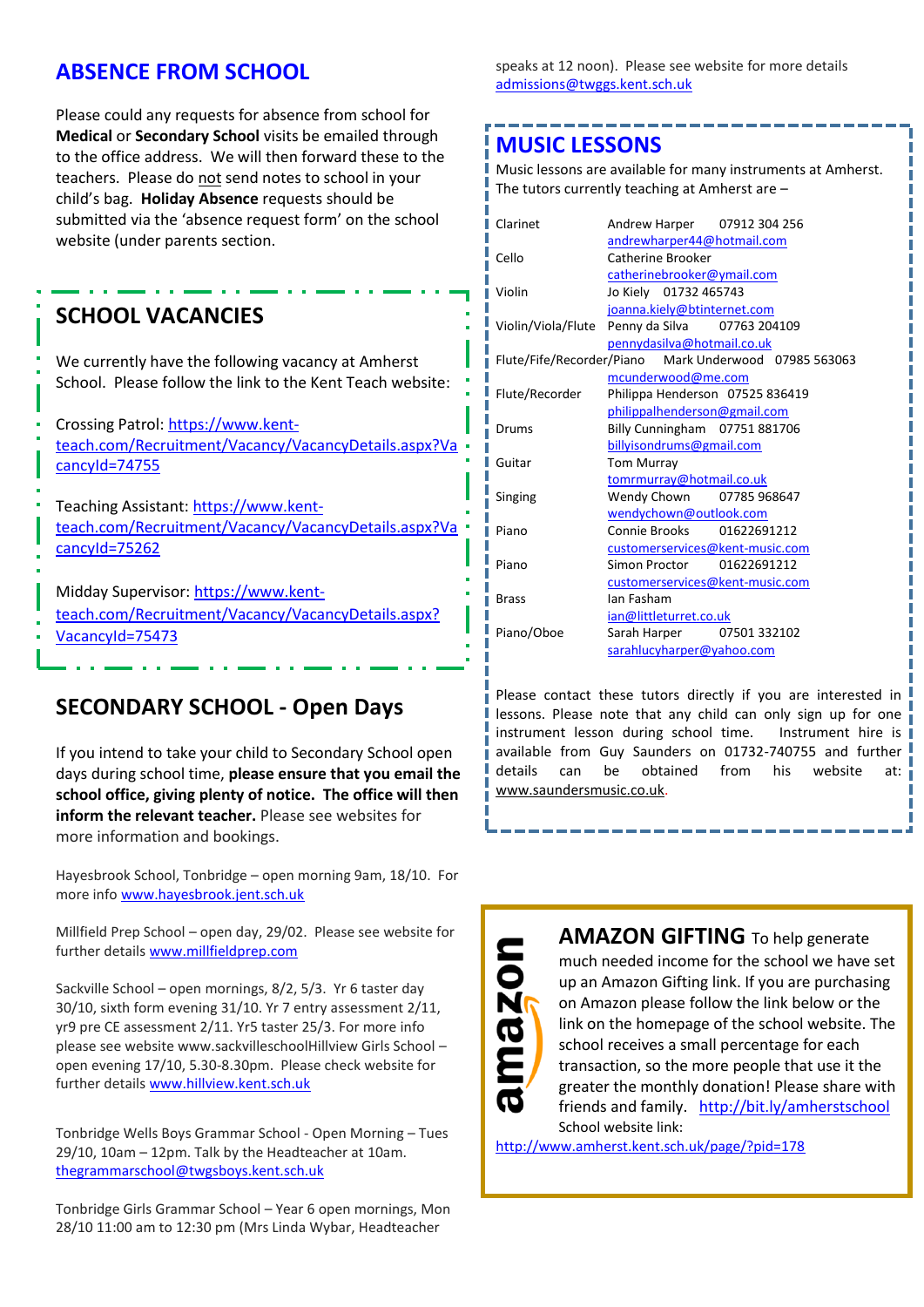# **REGULAR ITEMS AND REMINDERS**

#### **Communication**

If you wish to speak to your class teacher urgently at dropoff or collection time, please enquire at Reception or the School Office. Please do not go directly to the classroom. Teachers are often available at the gate at the end of the day, when often a quick word is all that is needed.

#### **Weekends**

Please note that school is not open at weekends. Whilst there may be music tutors, builders etc. in the building they are not authorised to allow admittance to the school.

### **No nuts in school!**

We have children in school who have **severe** allergies to nuts. Please do not send any form of nuts in for children's snacks or packed lunches. Please also note that nuts should not be brought along to any event held in the school. Thank you.





\*\*\***INCLUSION NEWS Half Term 2019**\*\*\*

#### **Children's Therapies Website launch**

The Children's Therapies Service have just launched their new website [https://www.kentcht.nhs.uk/childrens](https://www.kentcht.nhs.uk/childrens-therapies-the-pod)[therapies-the-pod](https://www.kentcht.nhs.uk/childrens-therapies-the-pod) . Here you will find information about Physiotherapy, Occupational Therapy and Speech and Language Therapy **including information leaflets, videos and links to national websites**. Within the speech and language therapy section information covers a range of clinical areas such as early-years language, school-age language, speech, hearing impairment, fluency, ASD, voice etc.

You also will find helpful video clips on

- speech and language areas including phonological awareness, minimal pairs, supporting fluency etc;
- Occupational Therapy e.g. (dressing, using a knife and fork);
- Physiotherapy (e.g. core stability / building strength).

### **CLICKER 7 – for free**

unique log-in and password.

Don't forget, if you would like to access Clicker 7 (a childfriendly and dyslexia-friendly word processing programme) for use at home, just drop me an email with your child's name and class to helen.holmes@amherst.kent.sch.uk and I will send you a

#### **Playtime club**

If your child finds our long lunch break challenging, please tell them to ask the dinner ladies or their teacher to show them to playtime club, run by Mrs Rees, and open 12.30- 1.10. There are games, puzzles, paper and crayons, Lego and a warm welcome.

#### **Young Minds Helpline**

Are you worried about your child's or teenager's behaviour or mental health? You're not alone. Call the [YoungMinds](http://www.youngminds.org.uk/for_parents/parent_helpline) Parents' Helpline free on 0808 802 5544 (Monday to Friday, 9.30am to 4pm) or email [parents@youngminds.org.uk.](mailto:parents@youngminds.org.uk) The website has some great advice, too. Go to [www.youngminds.org.uk](http://www.youngminds.org.uk/) and go to the 'for parents' tab.

#### **Parent Drop-ins**

I am available most Wednesday afternoons from 2.30 to 3.30 for a chat about any concerns you might want to share in an informal way. Just phone the school office for an appointment.

*Thank you. Helen Holmes, Inclusion Manager (helen.holmes@amherst.kent.sch.uk).*

### **EVENTS IN THE LOCAL COMMUNITY**

#### **Knole Book Festival**

On the 15<sup>th</sup> November Knole will be holding a Book Festival. In addition to a workshop with one of our famous authors, you will also have entry to our The Tiger Who Came To Tea Exhibition along with some tiger related activities. To take part the cost is at £6 per child. The workshop with activities will last two hours and is at the following time:

10:00 Philip Ardagh –Secret Diary of Kitty Cask– For year 3 and 4 *(Salvaged shipwrecks, prison breaks, tyrannical excisemen: The Secret Diary of Kitty Cask, Smuggler's Daughter proves that history is anything but dull. In this tale of 18th century bootlegging and intrigue, author Philip Ardagh takes readers on plot-twisting adventures that leave Kitty in the thick of the action, with her shrewd mind getting her out of all kinds of scrapes and surprises. Join Ardagh for this exciting storytelling event, where he separates fact from fiction and gives kids the chance to dress up in smuggling costumes and act out scenes from the book).*

Please see website for more details: <http://www.nationaltrust.org.uk/knole>

### **Sevenoaks Dance October Half term Workshop**

Halloween Half Term Dance Workshop On Friday 25<sup>th</sup> October At Riverhead Infants School Times: 10am-3pm Ages 4 to 11 years Email: [amy@sevenoaksdance.co.uk](mailto:amy@sevenoaksdance.co.uk) for details